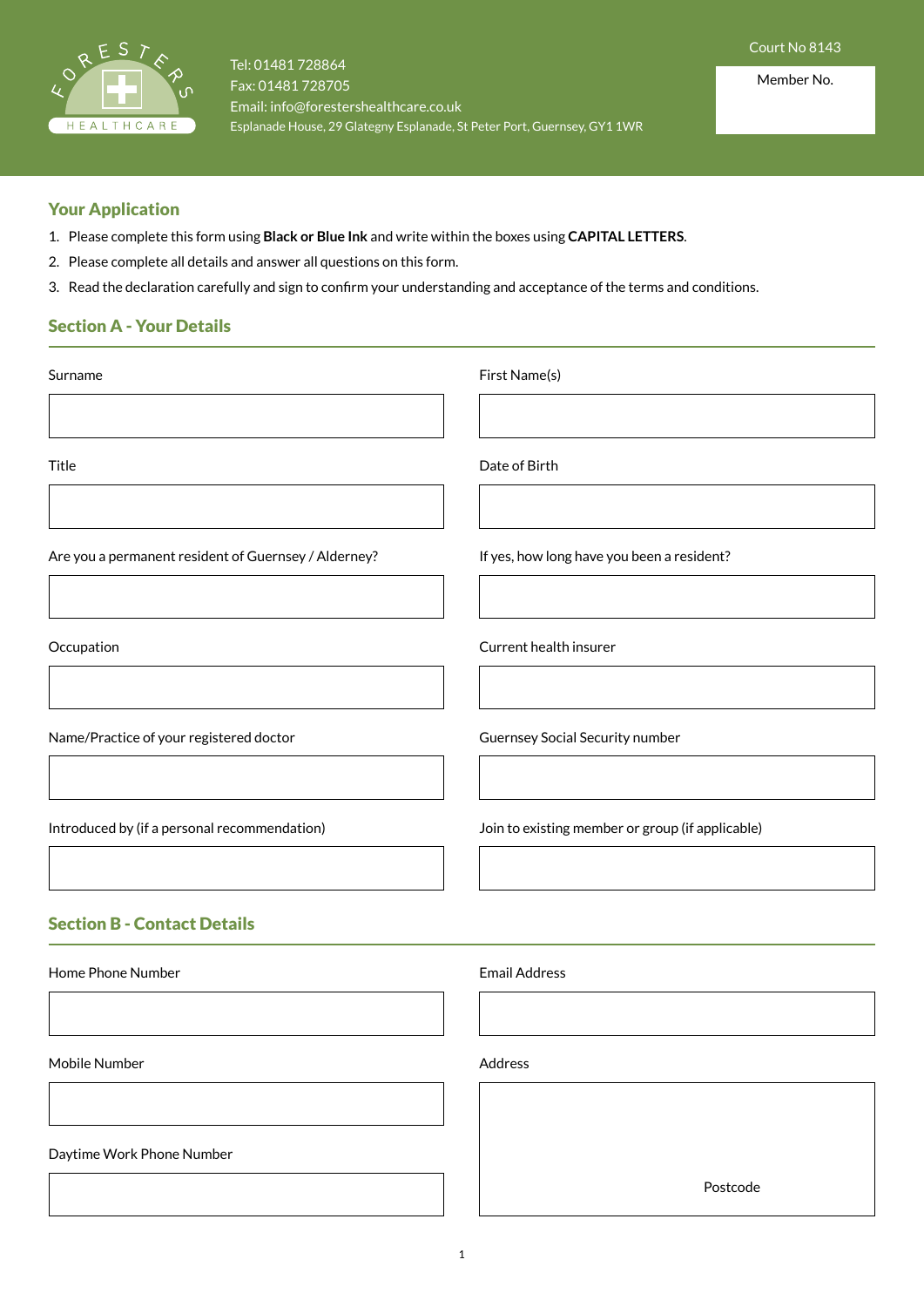#### **Please confirm the cover you wish to apply for**

#### Primary Care Scheme

Mandatory Cover - basic level of cover for doctors & nurses consultations, blood tests, consultations at the Emergency Department and essential or emergency ambulance conveyance. For more information please see your brochure.

| <b>YES</b> |
|------------|
|------------|

## Additional Benefits Scheme

Optional Add-on Scheme - Cover for other treatments such as minor operations, physiotherapy/osteopathy, allergy testing, ECG's and well person checks. For a full list of cover provided please see your brochure.

Do you require Additional Benefits cover? If yes, please tick the level you require

| Please tick the appropriate box | <b>YES</b> | <b>NO</b> | <b>BRONZE</b> | <b>SILVED</b><br><b>SILVER</b> | GOLD |  |
|---------------------------------|------------|-----------|---------------|--------------------------------|------|--|
|                                 |            |           |               |                                |      |  |

#### Major and Critical Care Scheme

Optional "Add-on" Scheme—Cover for Major and Critical Category treatment within the Accident and Emergency Department of the Princess Elizabeth Hospital. Please see your brochure for full details.

Please indicate if you wish to purchase the "Major and Critical" Care Scheme

## Section D - Your Medical History

Are you currently suffering from or have you suffered any serious or ongoing illnesses, conditions or injuries in the last 5 years?

| <b>YES</b> | If yes, state nature and dates |
|------------|--------------------------------|
|            |                                |
| $NO$       |                                |
|            |                                |
|            |                                |

### Are you currently receiving or expecting to undergo treatment in the near future?

| <b>YES</b> | If yes, give details |
|------------|----------------------|
|            |                      |
| $\rm NO$   |                      |
|            |                      |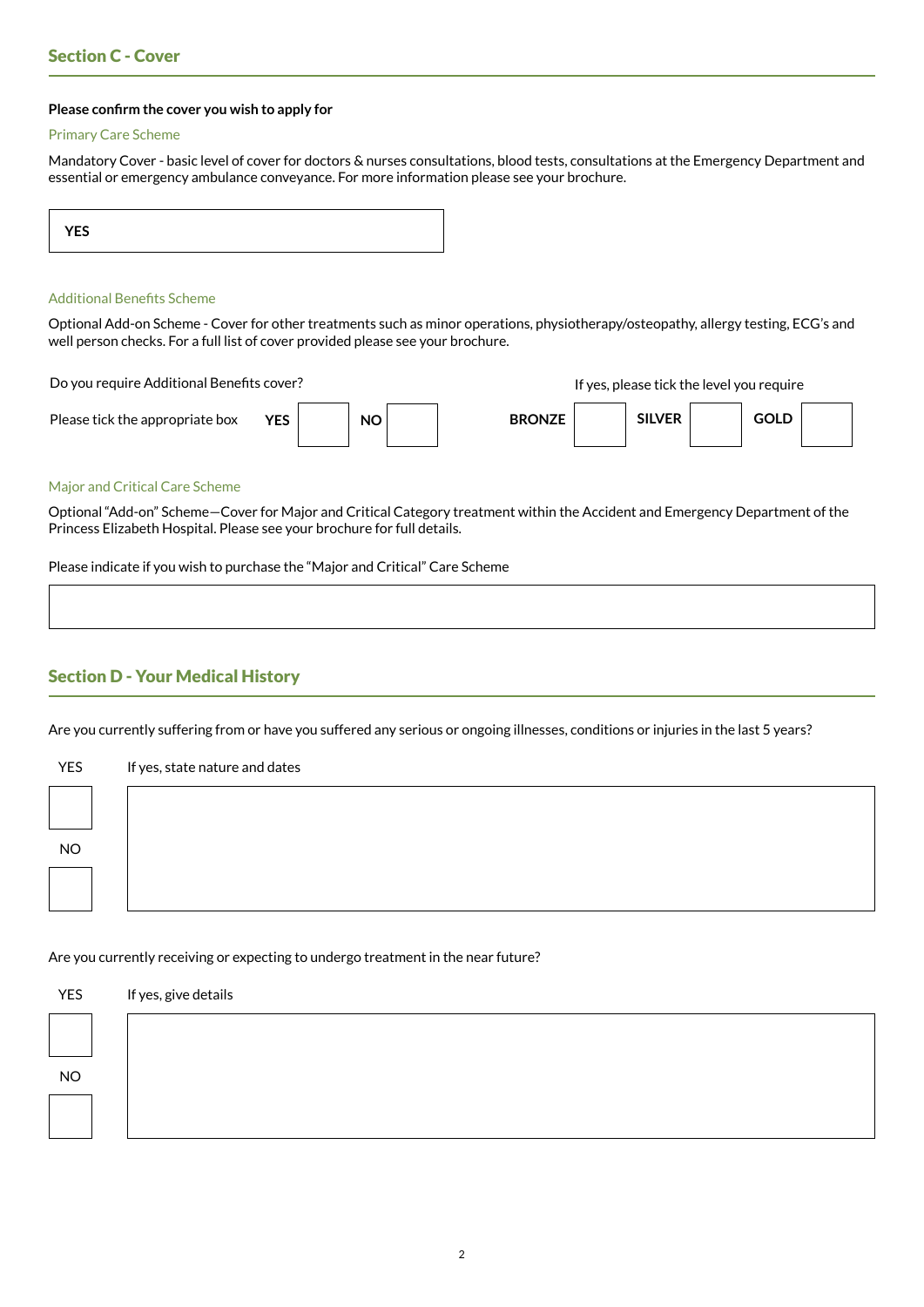# Section D - Your Medical History (Continued)

Are you currently receiving or expecting to receive physiotherapy, osteopathy or chiropractic treatment in the near future?

| YES       | If yes, state nature and dates |
|-----------|--------------------------------|
|           |                                |
| <b>NO</b> |                                |
|           |                                |

### Have you any prospect of undergoing an operation in the near future?

| YES  | If yes, give details |
|------|----------------------|
|      |                      |
| $NO$ |                      |
|      |                      |
|      |                      |

On average, how often do you visit your doctor/nurse per year (including home visits)?

# Section E - Payment Details

Indicate below how you would like to pay your premium to Foresters Healthcare.

### **Payment Type**

| <b>DIRECT DEBIT</b>                       | <b>CHEQUE</b>      | <b>CASH</b> | <b>CREDIT/DEBIT CARD</b> |
|-------------------------------------------|--------------------|-------------|--------------------------|
| <b>Payment Frequency</b><br><b>ANNUAL</b> | <b>HALF ANNUAL</b> | QUARTERLY   | <b>MONTHLY</b>           |

**We do not issue monthly accounts**